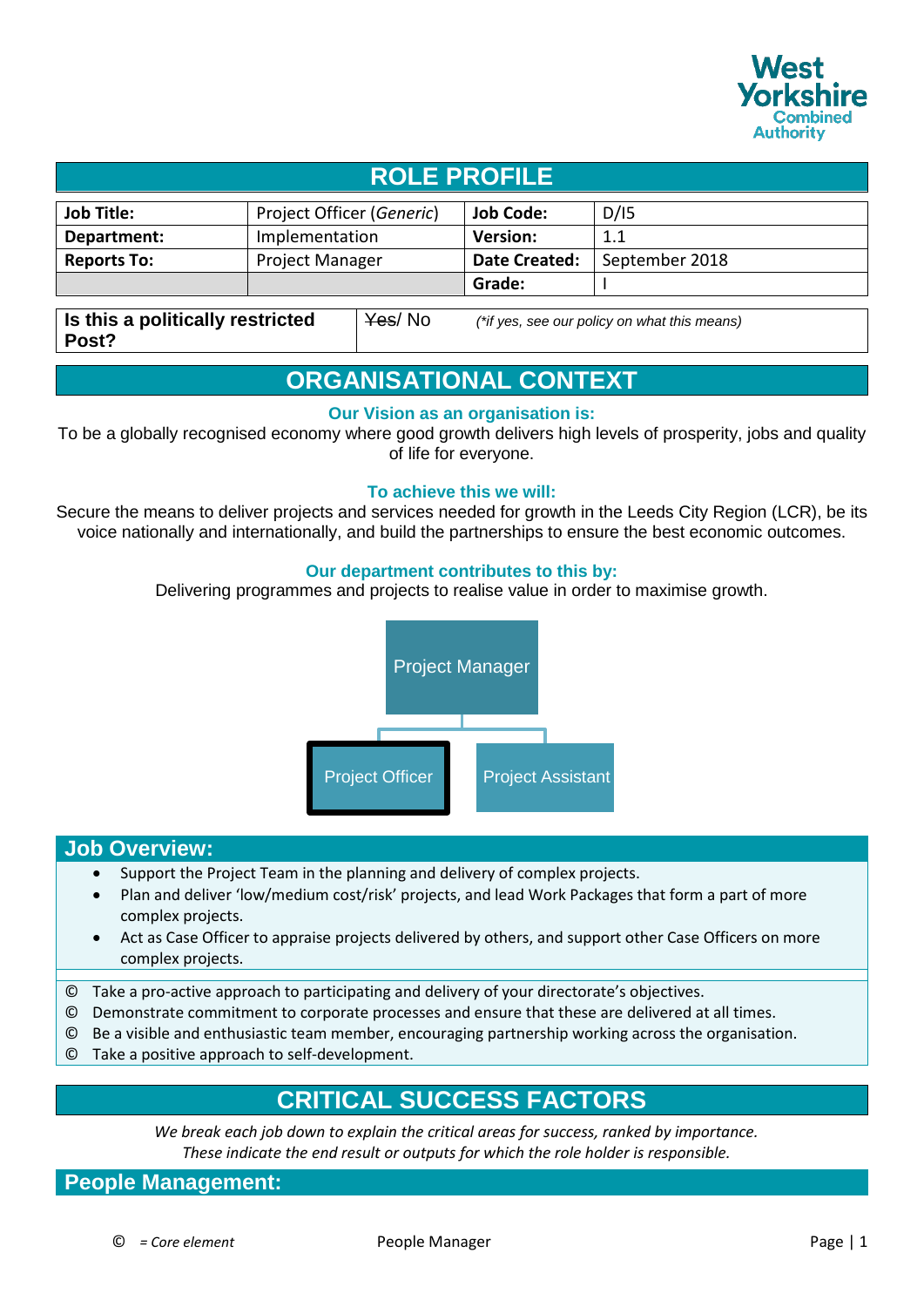

- Interface with a range of customers to understand and communicate the scope and progress of the project(s
- Seek support from internal Departments (Finance, Legal, Purchasing etc) in procuring and contracting with suppliers and/or Delivery Partners.
- Negotiate with and manage suppliers (Consultants, Contractors and Delivery Partners) to ensure delivery in accordance with specifications.
- © Support partnership working across the organisation and externally.
- © Work together with your team to ensure targets are achieved.
- © Be an advocate of our strong performance management culture, taking accountability for delivering results.
- © Contribute to a positive working environment for your team, with a solid ethic of working towards achievement of our vision.
- © Take a proactive approach to internal processes, contributing during meetings and interviews.
- © Utilise effective communication channels when working with others.

## **Technical Duties:**

Undertake the following tasks on projects and work packages as allocated, and support the Project Team on project delivery:

- Understand customer needs (internal, public, politicians, Delivery Partners etc) and reflect all stakeholder requirements when developing specifications.
- Develop plans that establish expected results, when results will be achieved, determine priorities and agree the resources required to deliver the project or work package in conjunction with the SRO / Head of Service / team Lead as appropriate.
- Secure funding approval by developing reports and business cases, following WYCA's Assurance Process.
- Work with the Legal, Finance and Purchasing Department(s) to procure and contract with external Suppliers and Delivery Partners including supporting negotiation of funding agreements where appropriate.
- Ensure delivery in accordance with agreed plans, by applying WYCA's project management procedures to manage cost, time and quality within agreed tolerances, scope, risks, communications, health and safety, and change management.
- Undertake technical and contract management of suppliers and technical experts, overseeing diverse activities and developing solutions.
- Undertake budget administration, providing assurance to the Budget Holder that processes comply with WYCA's Standing Orders and Financial Regulations. Provide assurance to the Budget Holder that products have been accepted by the users, so that invoices can be paid. Financial reporting, including providing input into documentation for Government and other external funding bodies. Provide early warning of any budget deviations, and plan corrective actions.
- Undertake specific technical procedures required to assess or deliver projects or work packages.
- In consultation with the relevant project lead, be responsible for preparing briefs, reports, press releases and communications in compliance with project communications plans.
- Deputise for the Project Manager as required, using own judgement and initiative to determine whether to progress, defer or escalate a decision or action
- Undertake 'Project Completion Reviews' in accordance with WYCA's Assurance Process to demonstrate that the benefits have been achieved, sharing best practice and lessons learned.
- Act as Case Officer to appraise projects delivered by others, and support other Case Officers to appraise higher value/risk projects, in accordance with WYCA Assurance Process.
- Any other duties commensurate with the grade.
- © Typically works on horizons of one year, in line with the objectives set in the business plan.
- © To uphold procedures in place to achieve your strategic objectives, suggesting amendments to processes as required.

Ensuring compliance with WYCA's Health and Safety Policy.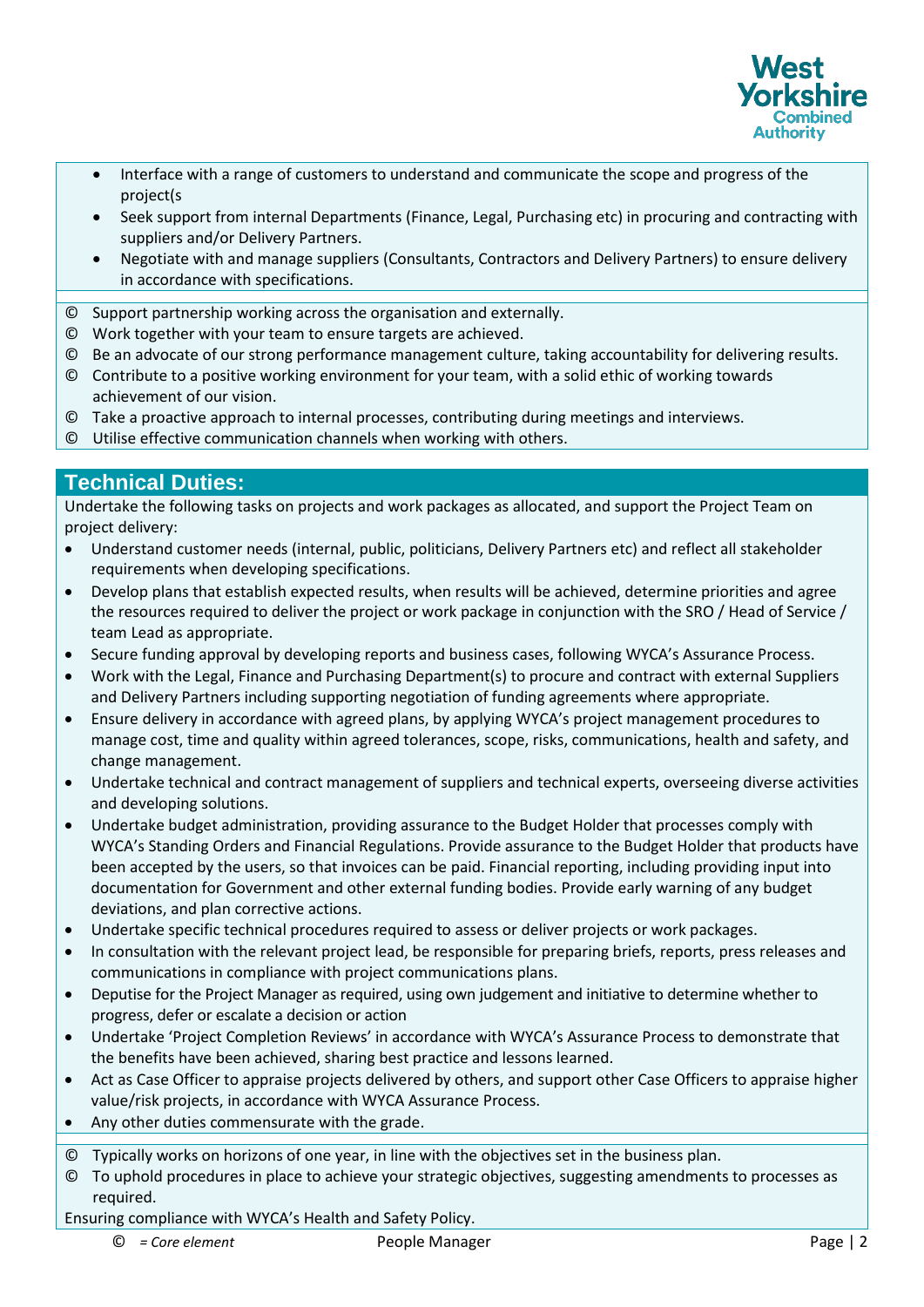

## **Impact & Influence:**

- Support the delivery of complex projects needed for the growth of the City Region.
- Secure the means to deliver projects and work packages as allocated for delivery of projects in-house, or working directly with / for districts.
- Influence peers, suppliers and Delivery Partners, by sharing best practice and lessons learned.
- Be part of the 'voice' of project delivery.
- © Represent the interests of your team within the context of the wider aims of the CA both internally and externally.
- © Fosters good working relations across the organisation, building effective team relationships.

*The above lists of accountabilities are not exhaustive. The role holder will be required to undertake such tasks as may reasonably be expected commensurate with the scope and grading of the role.* 

# **THE PERSON**

*To be fully successful in the role, we believe the following knowledge, skills and experience are required. When recruiting, we are looking for the best candidate match to this, however we know that there are some elements that can be trained and this will be taken into account during the recruitment process.*

#### **Knowledge:**

- © Educated to Degree level or equivalent relevant education/experience
- © Practical experience of successfully performing in a similar role.
- © Experience of working within a PRINCE 2 (or equivalent) environment.
- PRINCE 2 Foundation Stage, or equivalent project management qualification.
- Experience of procurement of external suppliers, including specification, tendering, contract negotiation and contract management.
- Knowledge of budget control processes.
- Knowledge of relevant legislation, such as OJEU, Health & Safety as Work Act, CDM Regulations and the Equality Act.

### **People:**

- © Experience of effectively contributing to team objectives.
- © Experience of successfully identifying appropriate communication channels to deliver information.
- © Experience of effectively contributing to organisational vision.
- Experience of managing internal and external suppliers.
- Experience of working in partnerships (public and/or private).
- Experience of liaising with a range of external stakeholders, including politicians and undertaking public consultation
- Experience of working with technical experts.

### **Technical:**

© Strong negotiation skills.

- Ability to specify tasks, create plans and manage deadlines for own tasks and those of internal and external suppliers.
- Ability to communicate effectively and accurately to a range of audiences, using verbal and written means and a variety of media.